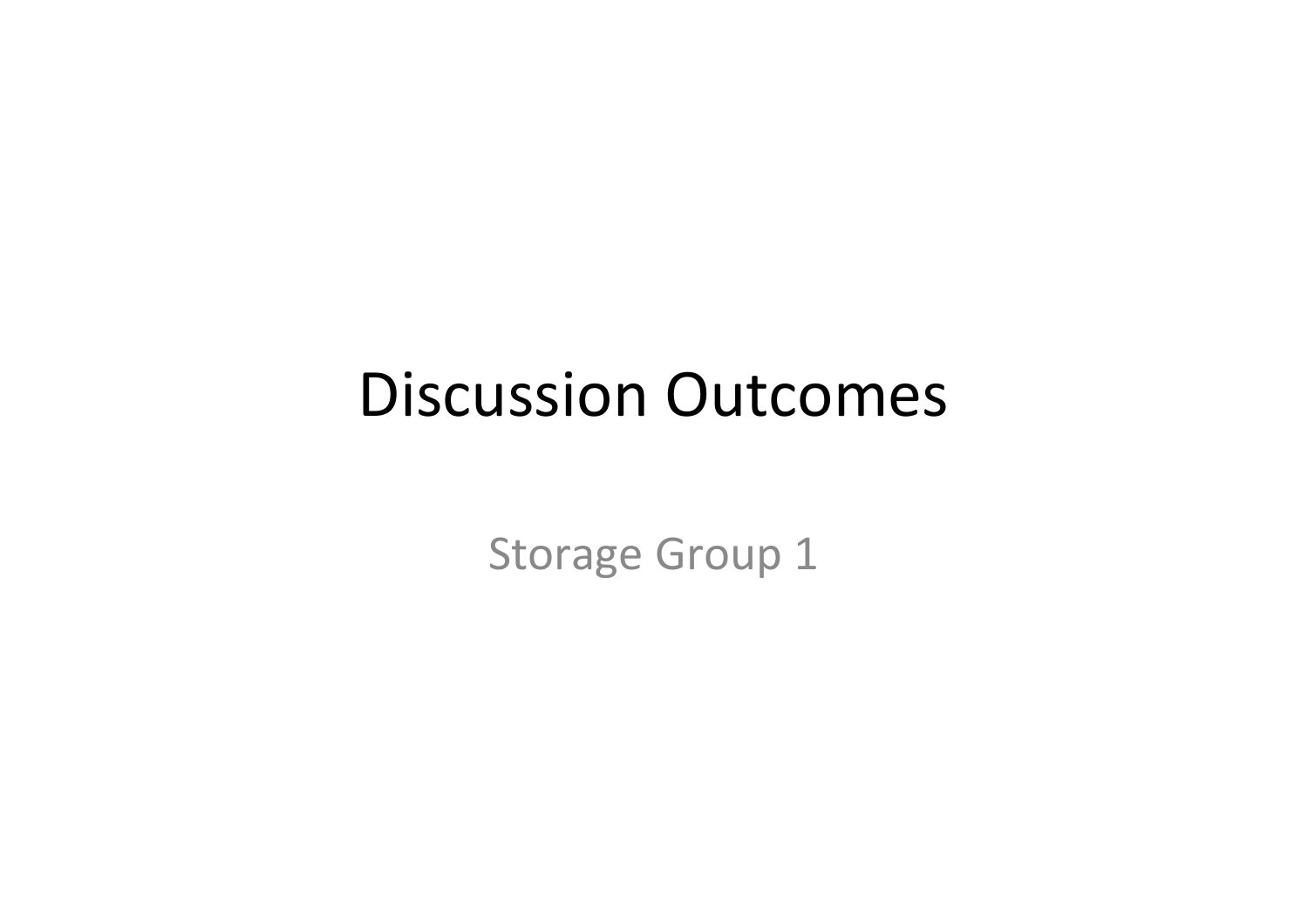# Issues and Challenges (1)

- Available data volume increases at an alarming rate. The storage farm becomes bigger and bigger. However, the daily data access rate increases at a slower pace. This creates a potential for energy efficient storage systems.
- Tradeoffs between energy, performance and reliability
- Energy-aware and energy-efficient B-tree and other indexing schemes for supporting data intensive and database applications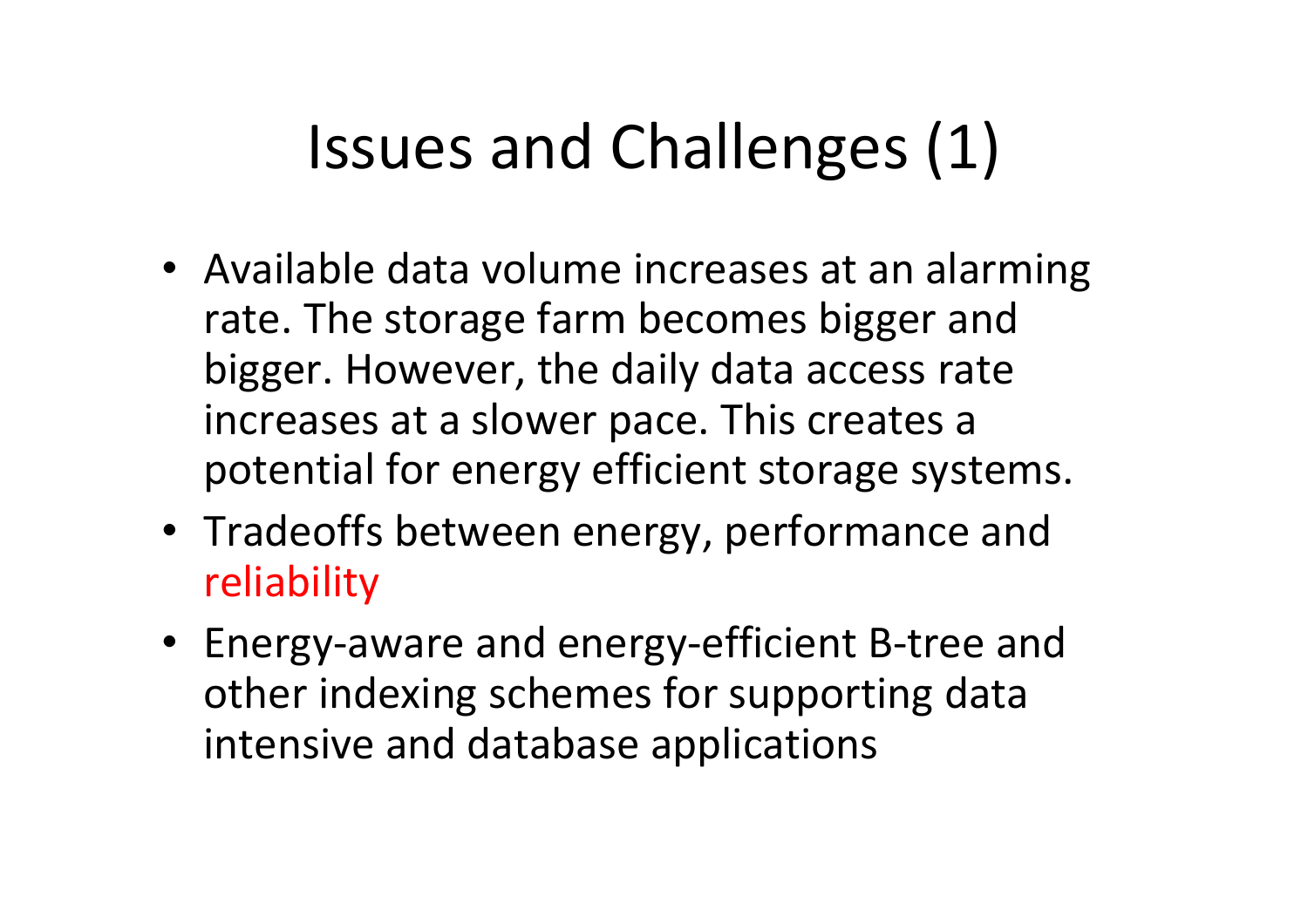# Issues and Challenges (2)

- How to integrate flash-memory based Solid State Drives (SSDs) into existing storage hierarchy for energy saving
- Prediction and pre-fetching data schemes for energy saving
- Energy efficient algorithms for updates (reads and writes) adapted to workloads
- Energy efficient schemes for moving large volume of data from one place to another via Internet (data dedupe)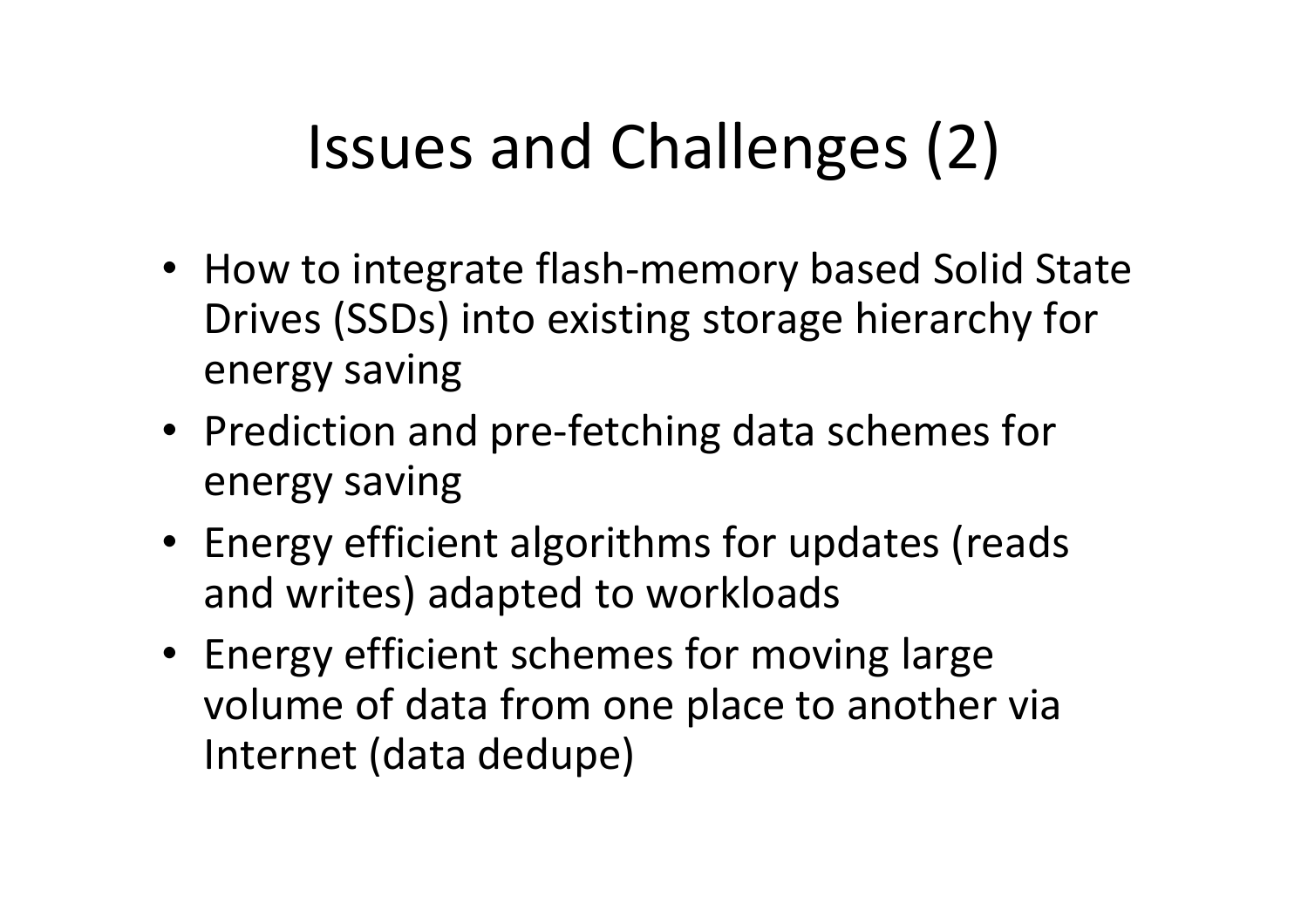## Power consumption

|                                      | <b>Approximate Power</b><br><b>Consumption</b> | mW/GB |
|--------------------------------------|------------------------------------------------|-------|
| <b>DRAM DIMM Module (1GB)</b>        | <b>5W</b>                                      | 5000  |
| 15K RPM Drive (300GB)                | 17.2W                                          | 57.33 |
| <b>7.2K RPM Drive (750 GB)</b>       | 12.6W                                          | 16.8  |
| <b>High Performance SSD (128 GB)</b> | 2W                                             | 15.6  |

Source: Flash Storage Today, ADAM Leventhal, ACM Queue, 2008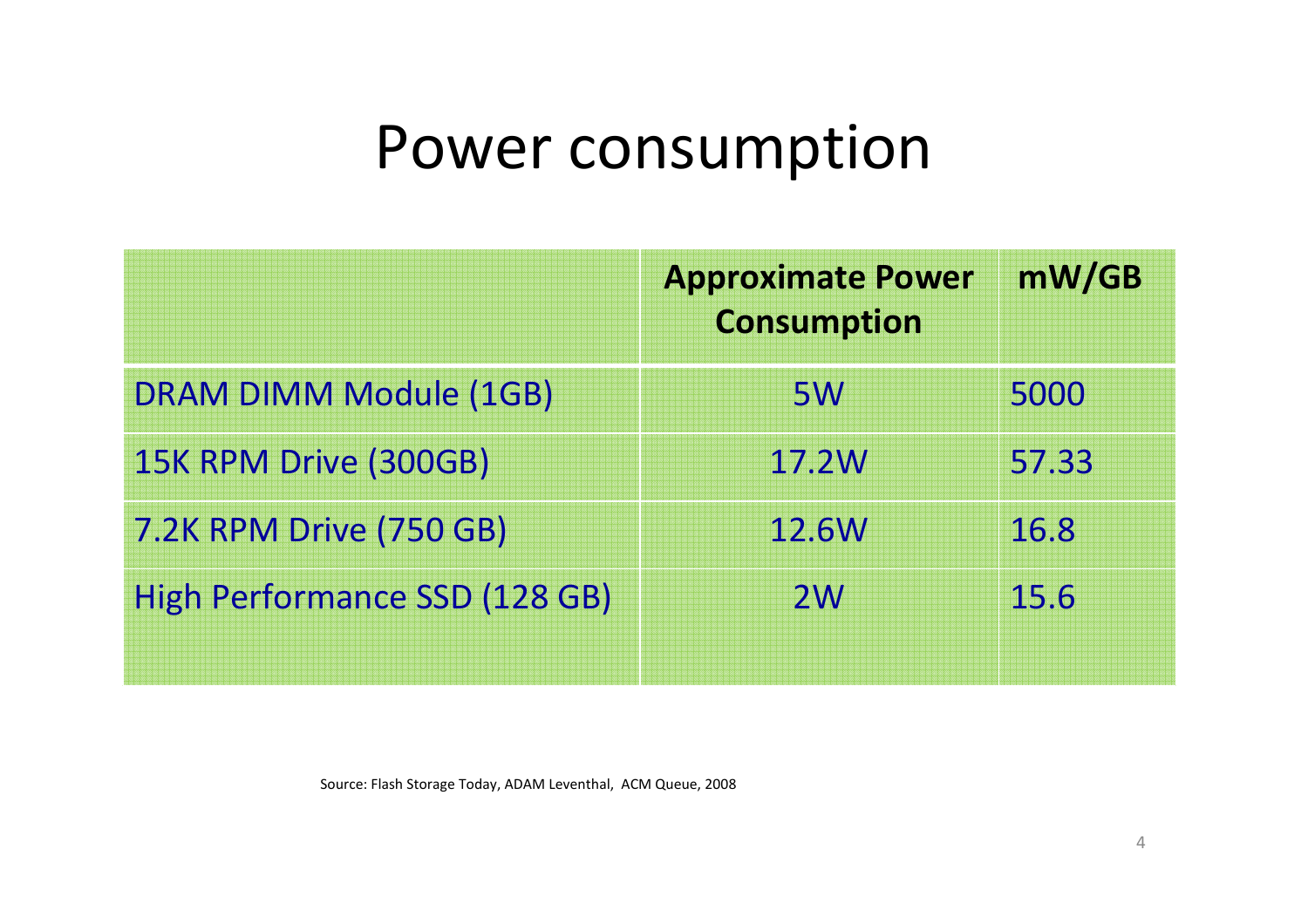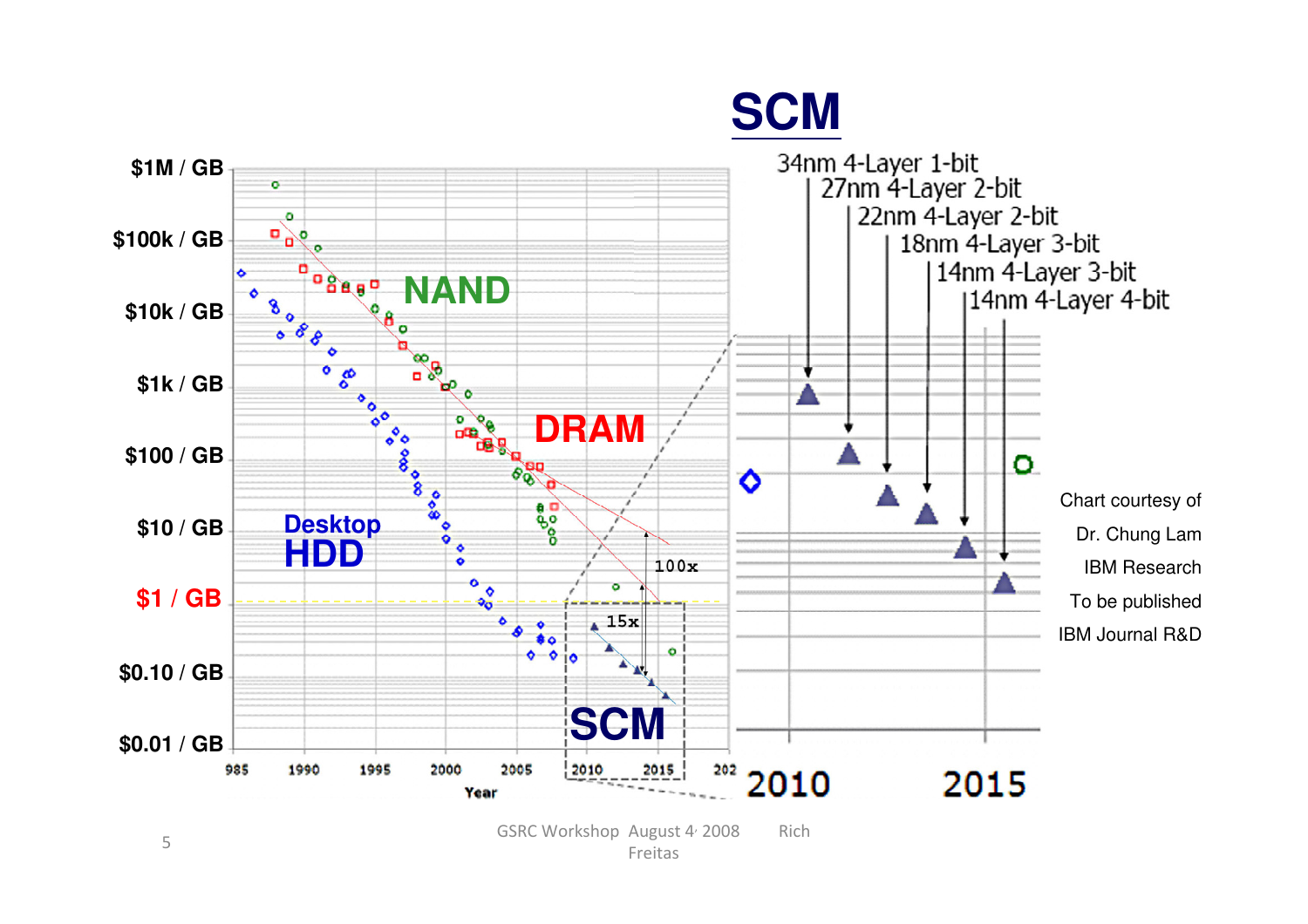# Issues and Challenges (3)

- Adaptive algorithms that iteratively decide on what parts of the input are realized and what parts of the input are influential in computing the answer (loopback control)
- What is the effect of distributed optimization on the task of the previous item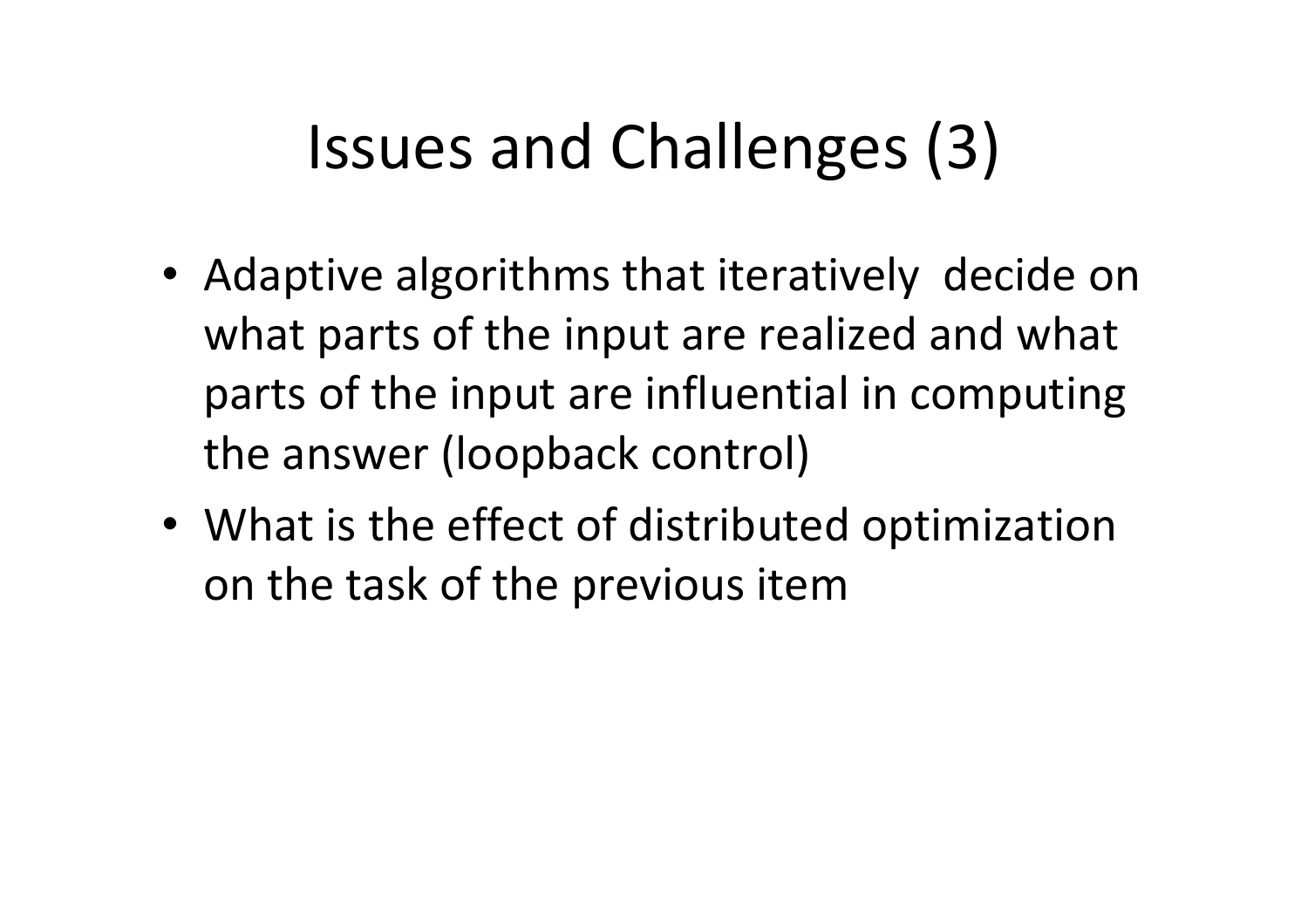Science of Storage Power Management (1)

- The model for energy cost of data life cycle
- Energy efficient tradeoffs between storing multiple copies of data, re-compute data and deliver data via networks.
- Energy efficient measurements and metrics of distributed data storage
- Heterogeneous vs. Homogenous (Global vs. Local)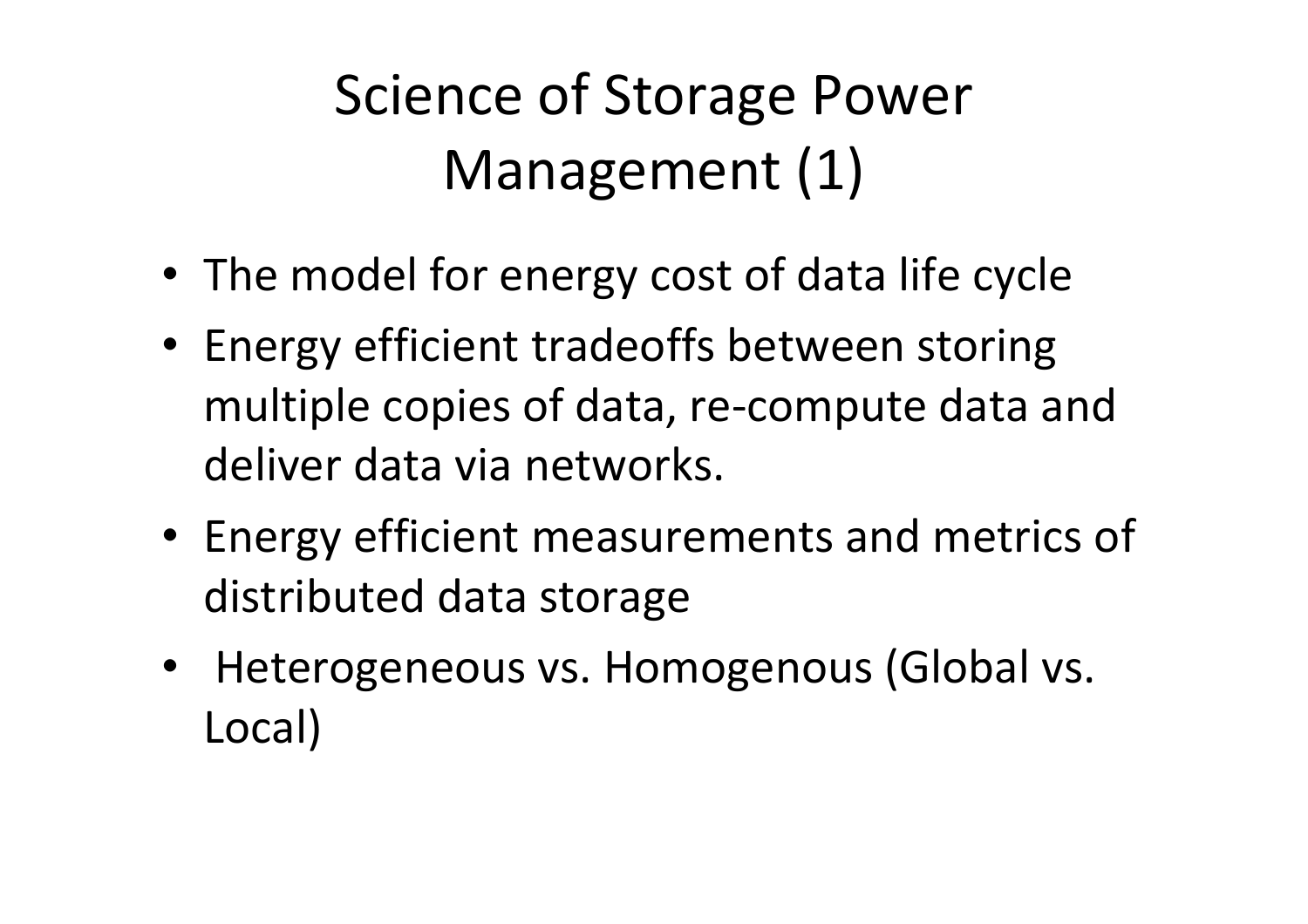## Science of Storage Power Management (2)

• In sensor networks or ubiquitous computing, how to model data storage, access and transmission for energy saving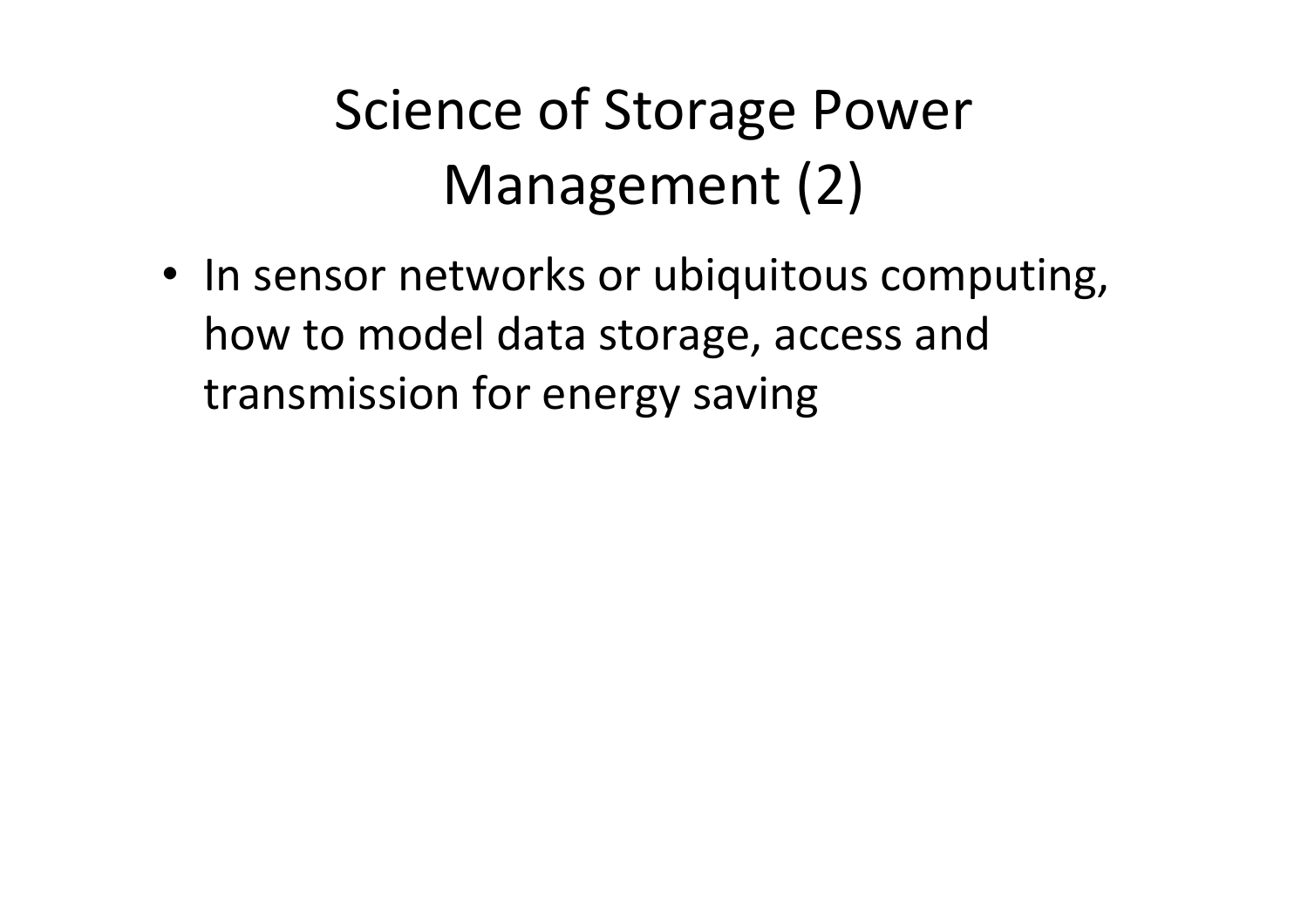### 1. Device Technology

- 1. Impact of Solid State Nonvolatile Memory (NAND/NOR/PCM Flash) on storage architectures?
- $\bullet$  Appropriate role of these devices in the memory hierarchy?
	- • As a Faster Disk?
		- •Large Disk/Buffer Cache controlled by OS Software: Store prefetched or hot data
	- • As Larger Main Memory?
		- •Processor addressable, DRAM acts as cache for Flash
- 2. Will disks become obsolete? Have outlived past predictions of imminent demise.
- $\bullet$  Challenges:
	- $\bullet$ Variability among devices due to proprietary FTL implementations
	- •Lack of standard interfaces
	- $\bullet$ Reliability of Multi-level Cell Flash
	- Require Open standard interfaces to permit Operating System intervention and optimization •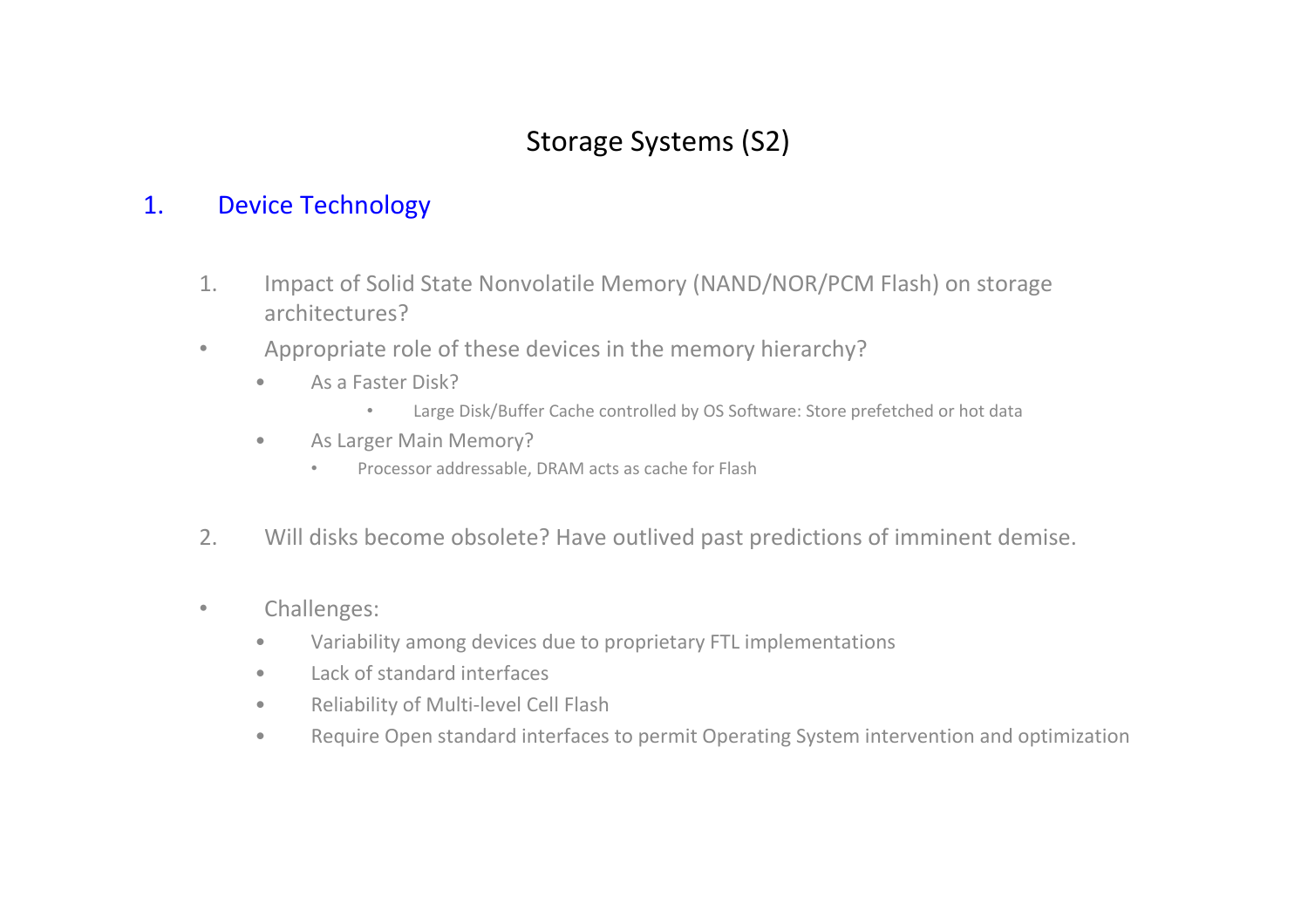- • Challenges (contd)
	- •Lack of Multiple Power States in commodity disks poses challenges for DPM
	- •High ON/OFF latency makes fine-grained power mode switching impractical
	- •Reliability concerns with frequent power cycling
	- •Extreme sensitivity of performance/energy on workload locality

#### Research Issues

Operating System models/mechanisms/data structures/algorithms to optimize power in the presence of these constraints.

#### Energy Aware

- $\bullet$ File Systems: Organization, Meta Data
- • Storage organizations (Declustering for Performance vs Clustering for Power Efficiency)
- $\bullet$ Active Data Placement (for example dynamic reorganization)
- •Fundamentally new Data structures for Energy Efficient Storage and Access
- •Workload Intervention and Redirection
- •Simple predictive power and performance models that capture workload locality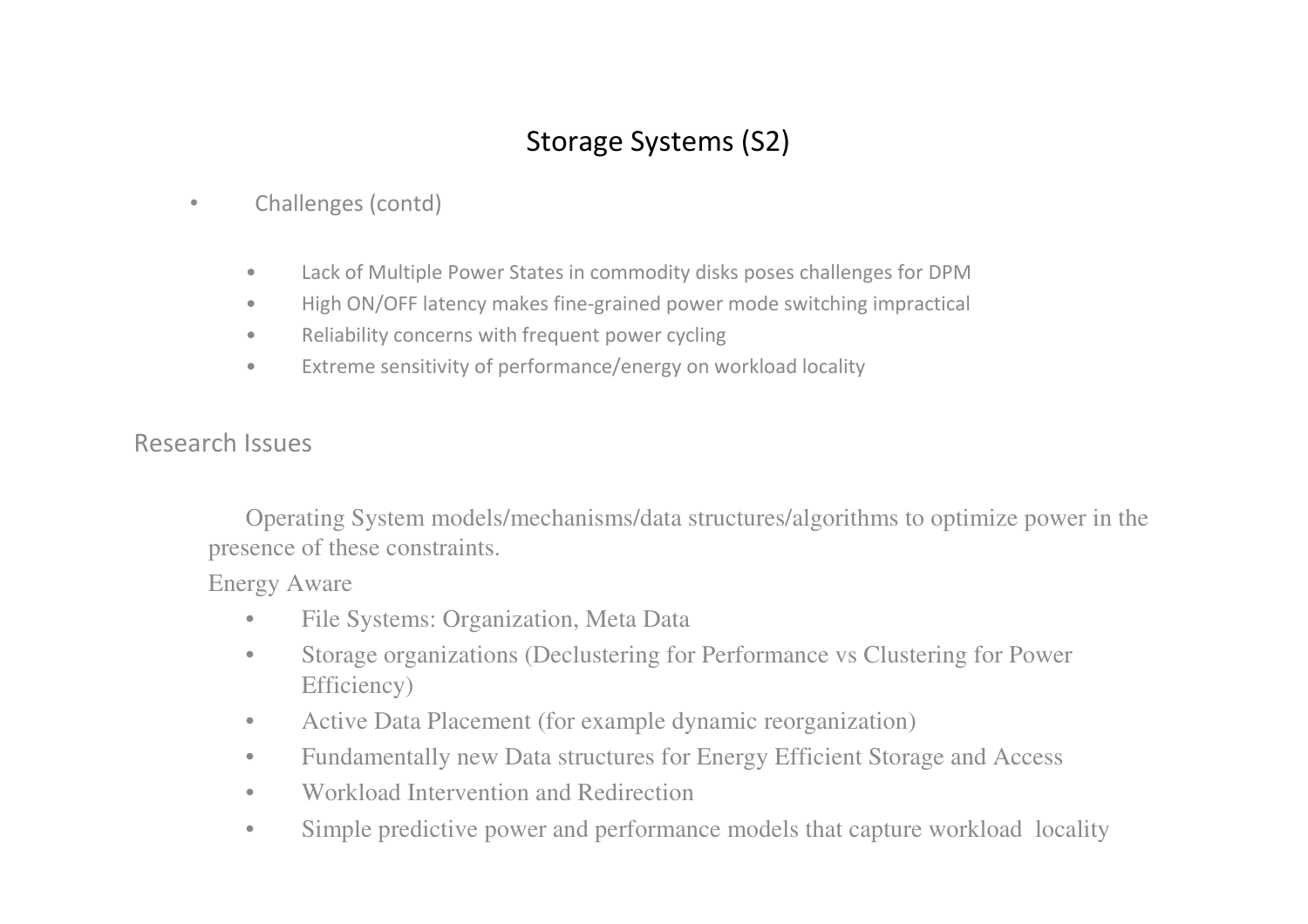#### 2. Abstract Models

Incorporate E<mark>nergy/Power as a first-class citizen of QoS</mark> specification

What are the appropriate Energy/Performance metrics in a storage system? Models that incorporate energy in pricing Service Level Agreements?Incentives to clients to provide energy-friendly workloadsMeasures of goodness for **external (storage resident) algorithms** that reflect energy efficiency.

Challenges:

- •Many storage workloads tend to be high-variance (bursty) with stringent response time requirements
- •Peak requirements many times long-term average rate
- •Servers/disks not amenable to fine-grained power mode switching to respond to bursts

Requires:

- • Fundamental understanding of the relationship between application (algorithm) dynamics and power consumption
- •Fundamental understanding of workload characteristics
- $\bullet$ Power efficient algorithms/provisioning/scheduling/DPM mechanisms based on these models
- •How detailed do the power models need to be to yield useful information?
- •How do you compactly model and articulate an energy-friendly workload?